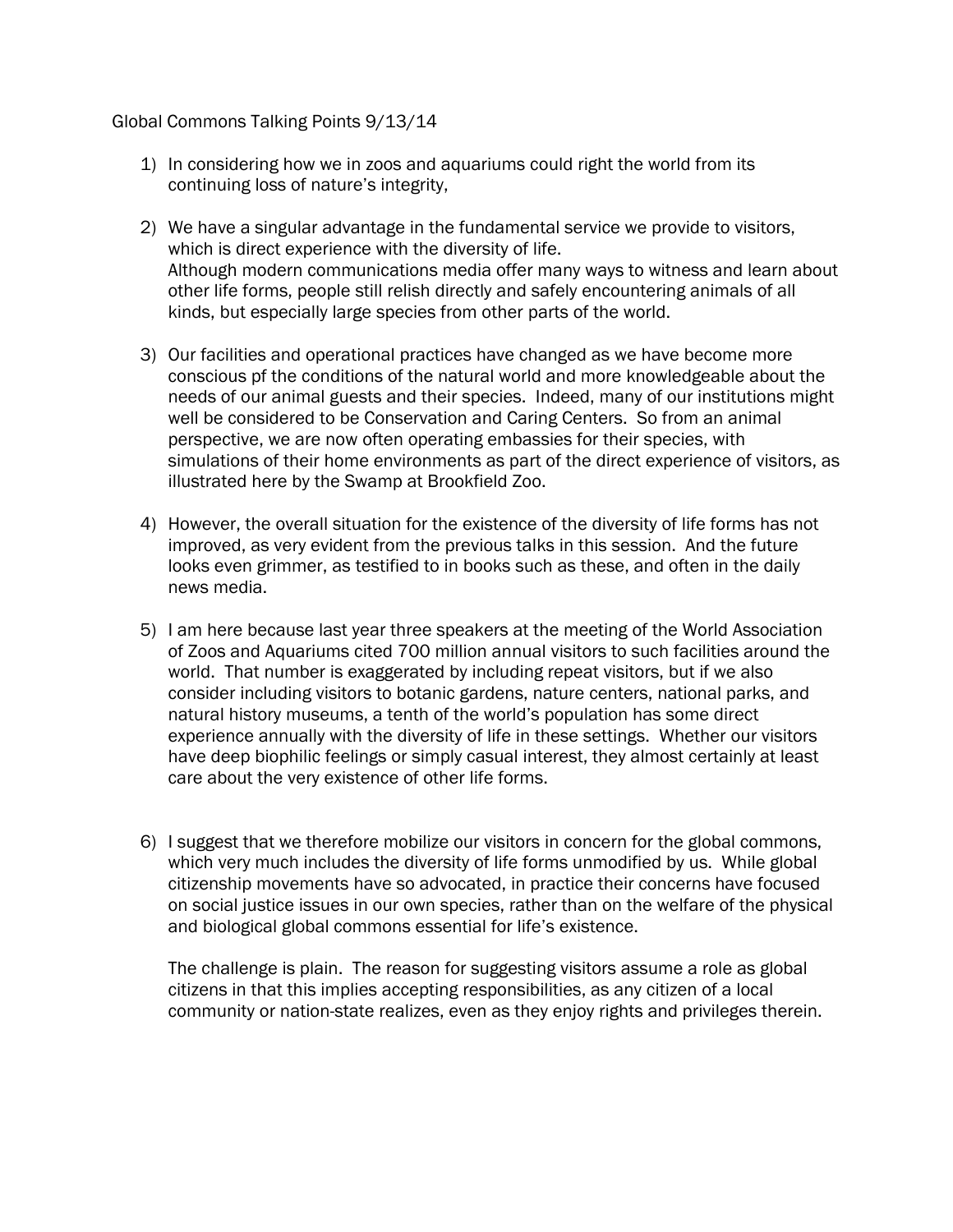- 7) There are two principal ways to respond to the challenge: One is by having our own organizations become responsible global citizens in their actions and operations. The other is by engaging and involving our visitors and our members as global citizens.
- 8) The AZA has provided guides for saner and more sustainable operations, and many of our organizations have pursued this course, notably here Denver Zoo, the acknowledged sustainability leader in its region, with the help of elephant poo.
- 9) Here is a fine example of how our organizations can lead in action on a very important issue -- divestment from fossil fuel investments. The Conservation Breeding Specialist Group has successfully campaigned for such action by many zoos and aquariums and associated individuals.
- 10) In rural coal-mining Pennsylvania, the Community Environmental Legal Defense Fund pioneered in representing nature in policy-making affecting local environments. The Fund advised on incorporating this principle in the new constitution of Ecuador and in the international proclamation of the rights of nature sponsored by Bolivia. The Fund can advise our organization in stepping up to such service if other organizations in your regional community are not able to do so.

11) There are potential organizational allies in many parts of our country to ensure the basic welfare of the regional environment, the Local Commons. Shedd Aquarium, Lincoln Park Zoo, Brookfield Zoo and Field Museum have been strong partners within the Chicago Wilderness Alliance, now 340 organizations strong with federal, state and local governmental agencies, small and large conservation NGOs and a corporate council of 38 businesses. Three of the four major program initiatives of Chicago Wilderness deal with the Global Commons concerns in the regional context extending from southern Wisconsin to the southwestern tip of Michigan. The fourth program is devoted to preparing the next al generation to live sustainably and compatibly with the natural world. The Metropolitan Greenspaces Alliance is fostering similar programs in several urban areas including Houston, L.A., Portland, Cleveland, Milwaukee, and most recently Denver.

12) As we address the recruitment of visitors and members in global citizenship for the betterment of the global commons, it is important to communicate meaningfully. Most of our country's people, and thereby our visitors, live in urban areas and have little personal interaction with the natural world. So in getting them to care for nature, it is very helpful to now have a text on conservation psychology to inform our communications for this purpose. This may be especially important as our organizations are further engaged with the millennial generation. I am pleased that at Brookfield Zoo Carol Saunders was instrumental in developing this important field of study with authors Susan Clayton and Gene Myers. .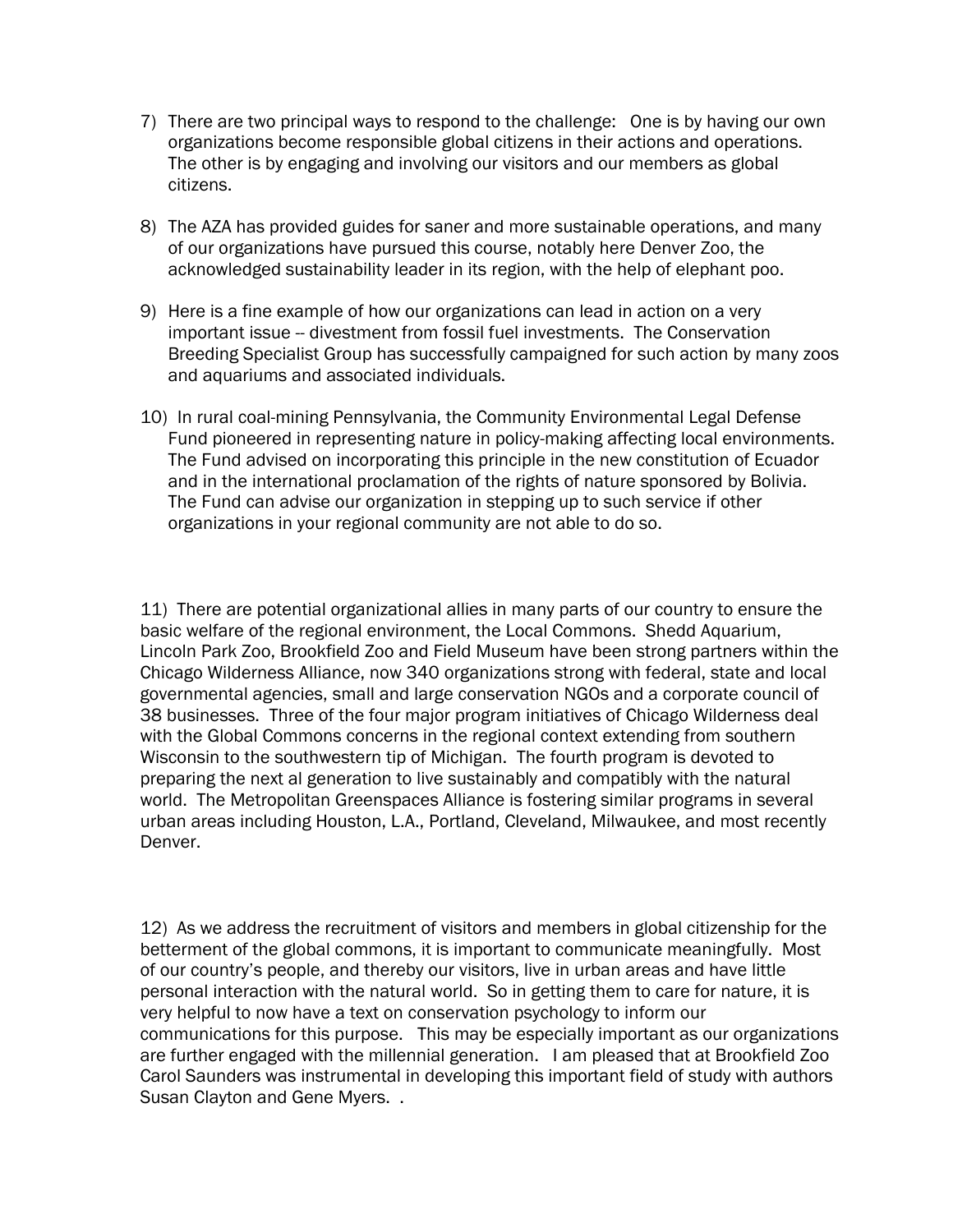- 13) Generally visitors will not know very much about the environmental conditions of species featured in our facilities. We should supply such information as well as updates on the conditions of the Global Commons.
- 14) Calling attention to individual ecological footprints will be helpful in engaging visitors as global citizens. As indicated here, there are many ways to reduce one's ecological footprint, and it is essential to do so since it is thought that humanity is now consuming annually 150 % of the earth's productivity. .
- 15) Encouraging involvement in maintaining and improving the Local Commons of the landscape such as county, state and national parks, wildlife preserves, and private lands designated for conservation.
- 16) Each zoo and aquarium wants to attract visitors as members for continuing financial and political support. But identifying regional, national and international organizations devoted to different aspects of biodiversity conservation could be directly helpful to individual visitors and at least gives recognition of the sharing of concern by a wide and diverse alliance.
- 17) I believe that concern for the global commons can be encouraged through recognition of successes in addressing problems and threats. Here are three examples -- the Montreal Protocol has been followed by most nations for the last 27 years to reduce the Antarctic hole in the ozone layer caused by CFC production; similarly, acid rain from coal-fired plant emissions of carbon and nitrous oxides has been very much reduced in the USA and in Europe. And we have great species restoration stories to celebrate such as that of the whooping crane, the California condor, and the black-footed ferret, thanks largely to some of our own institutions.